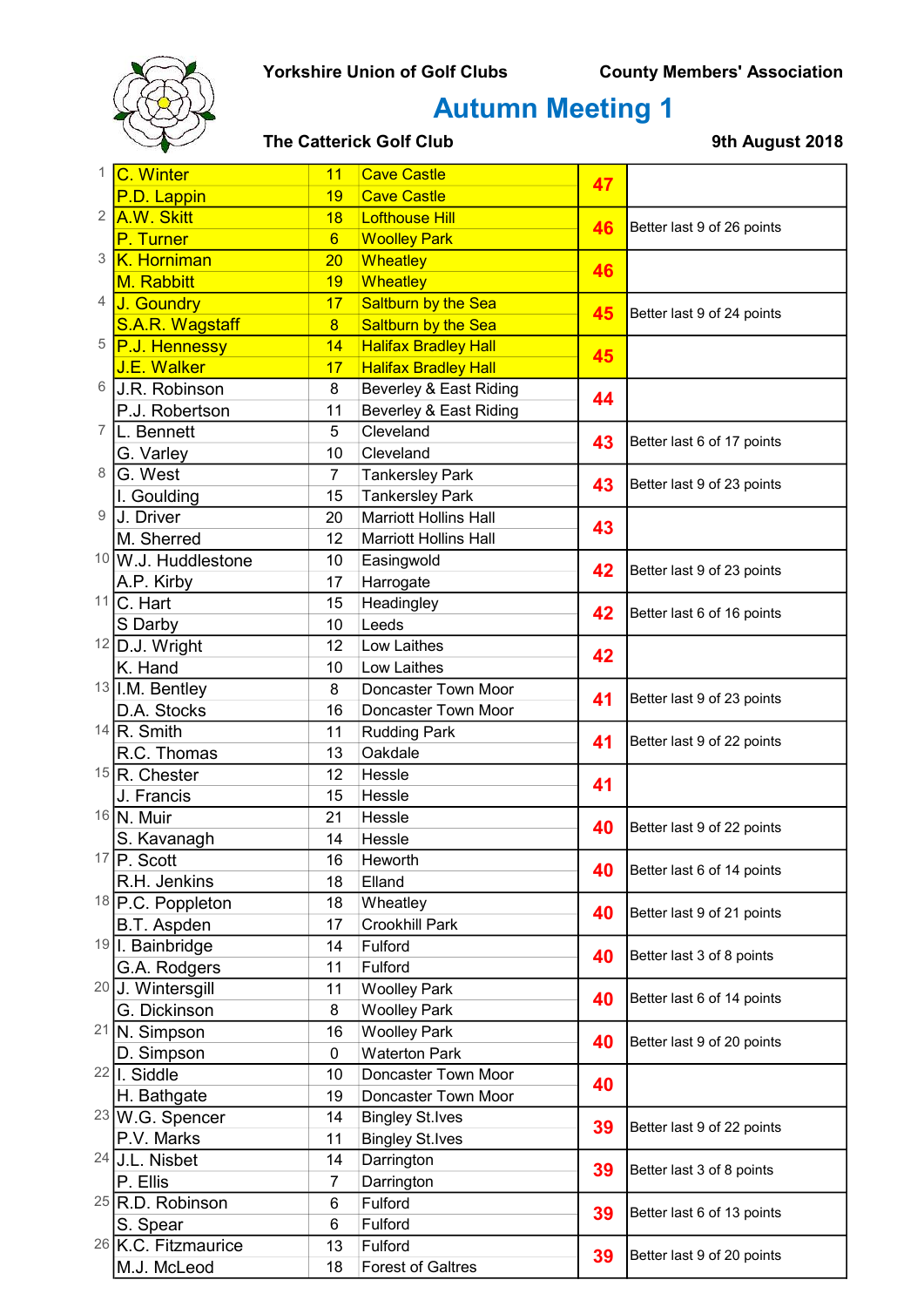## Yorkshire Union of Golf Clubs County Members' Association



# Autumn Meeting 1

### The Catterick Golf Club 19th August 2018

|    | 27 J.O. Newsome        | 14              | Wakefield                        | 39       |                                                          |
|----|------------------------|-----------------|----------------------------------|----------|----------------------------------------------------------|
|    | P.J. Stringer          | 15              | Wakefield                        |          |                                                          |
|    | 28 G Emmerson          | 14              | Saltburn by the Sea              | 38       | Better last 9 of 23 points                               |
|    | P.W. Wilson            | 22              | Saltburn by the Sea              |          |                                                          |
|    | 29 R.W. Dawson         | 16              | <b>Pontefract &amp; District</b> | 38       | Better last 9 of 22 points                               |
|    | P.M. Krlic             | 12              | Scarborough North Cliff          |          |                                                          |
|    | 30 R.W. Woodburn       | 18              | Pannal                           | 38       | Better last 9 of 21 points                               |
|    | M. Roberts             | 17              | Pannal                           |          |                                                          |
|    | $31$ R.A. Kirby        | 20              | Middlesbrough                    | 38       | Better last 6 of first 9 of 15 points                    |
|    | P.J. Clements          | 22              | Middlesbrough                    |          |                                                          |
|    | 32 J.P. Kershaw        | 17              | Pannal                           | 38       | Better last 6 of 14 points<br>Better last 9 of 20 points |
|    | W.M. Caw               | 19              | Pannal                           |          |                                                          |
|    | $33$ D.L. Kelly        | $\overline{7}$  | Fulford                          | 38       |                                                          |
|    | R.J. Milton            | 14              | Fulford                          |          |                                                          |
|    | 34 P.J. Skelton        | 11              | Halifax Bradley Hall             | 38       | Better last 6 of 13 points                               |
|    | <b>B.W.S. Crowther</b> | 14              | Halifax Bradley Hall             |          |                                                          |
|    | 35 A Miles             | 24              | Fulford                          |          |                                                          |
|    | D Parkinson            | 21              | Fulford                          | 38       | Better last 9 of 19 points                               |
|    | 36 R.F. Nicholl        | 15              | Hessle                           | 38       |                                                          |
|    | P.D. Cutland           | 14              | Hessle                           |          |                                                          |
|    | 37 A.S Carr            | 16              | York                             | 37       | Better last 9 of 22 points                               |
|    | J Black                | 15              | York                             |          |                                                          |
|    | 38 A. Tinkler          | 15              | Middlesbrough                    | 37       | Better last 6 of 12 points                               |
|    | R.N. Tattersall        | 19              | Middlesbrough                    |          |                                                          |
|    | 39 E. Wainwright       | 19              | Fulford                          | 37       | Better last 9 of 19 points                               |
|    | K.E. Tucker            | 4               | Saltburn by the Sea              |          |                                                          |
|    | 40 A Maplesden         | 8               | Saltburn by the Sea              | 37       |                                                          |
|    | <b>B.</b> Craven       | 17              | Saltburn by the Sea              |          |                                                          |
| 41 | P.D. Gardner           | 13              | <b>Hainsworth Park</b>           | 36       | Better last 9 of 21 points                               |
|    | G. Calder              | 13              | Associate                        |          |                                                          |
|    | 42 R.M. Stansfield     | 10              | Scarborough North Cliff          | 36       | Better last 6 of 15 points                               |
|    | <b>B.M. Jarvis</b>     | 11              | Hickleton                        |          |                                                          |
|    | 43 S.A. Hubbard        | 14              | Cave Castle                      | 36       | Better last 6 of 14 points                               |
|    | J.S. Bell              | 11              | Cave Castle                      |          |                                                          |
|    | 44 S. Brierley         | 8               | <b>Crosland Heath</b>            | 36       | Better last 6 of 13 points                               |
|    | P. Johnson             | 8               | <b>Crosland Heath</b>            |          |                                                          |
|    | $45$ B.R. Swift        | 17              | Doncaster Town Moor              | 36       | Better last 9 of 20 points                               |
|    | D. Wood                | 12              | Doncaster Town Moor              |          |                                                          |
|    | $46$ K. Bramley        | 5<br>Pike Hills |                                  | 36       | Better last 9 of 19 points                               |
|    | P. Robertson           | 6               | <b>Pike Hills</b>                |          |                                                          |
|    | $47$ S. Smith          | 10              | Sandburn Hall                    | 36       | Better last 9 of 18 points                               |
|    | R.M. Cambridge         | 18              | Sandburn Hall                    |          |                                                          |
|    | 48 I. Don-Leo          | 17              | Low Laithes                      | 36<br>35 |                                                          |
|    | J.B. Tain              | 20              | Low Laithes                      |          |                                                          |
|    | 49 K.A. Pilling        | 21              | Woodsome Hall                    |          | Better last 9 of 21 points                               |
|    | J.W. Sawyer            | 15              | Woodsome Hall                    |          |                                                          |
|    | 50 B.D. Gregan         | 13              | Halifax Bradley Hall             | 35       | Better last 9 of 20 points                               |
|    | N. Gill                | 14              | <b>Halifax Bradley Hall</b>      |          |                                                          |
|    | $51$ P. Renton         | 6               | York                             | 35       | Better last 6 of 14 points                               |
|    | J. Enos                | 9               | York                             |          |                                                          |
|    | $52$ S. Barnes         | 11              | <b>Woolley Park</b>              | 35       | Better last 6 of 13 points                               |
|    | P.A. Broadhead         | 12              | <b>Woolley Park</b>              |          |                                                          |
|    |                        |                 |                                  |          |                                                          |